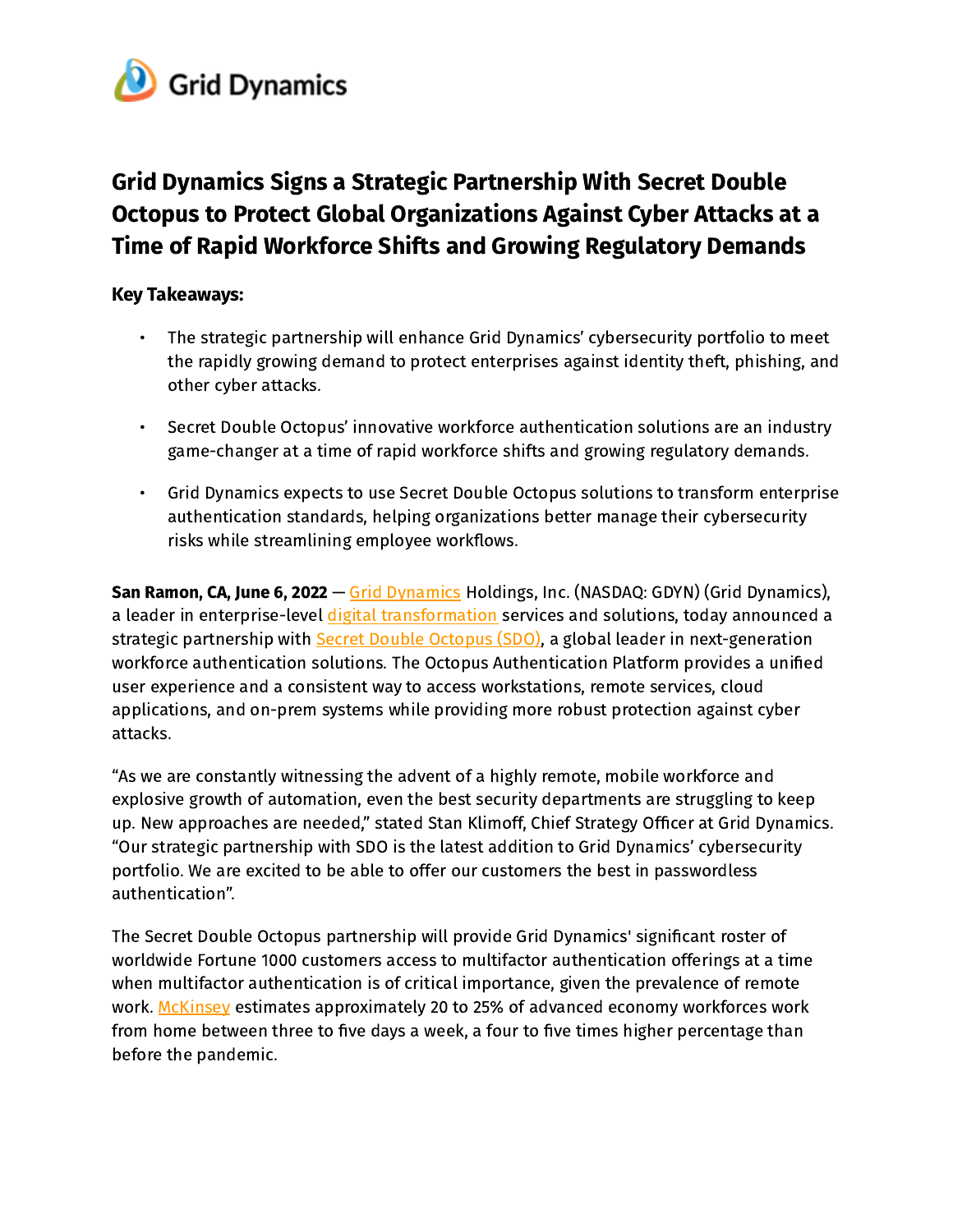

"We know first-hand that Grid Dynamics is building some of the most complex cloud and analytics systems globally," said Raz Rafaeli, Co-Founder & CEO of Secret Double Octopus. "Complex environments demand complex security measures, and these systems are often prime targets for attackers. In partnership with Grid Dynamics, we aim to reduce that complexity to enable our customers to grow confidently and securely. We're excited to be partnering with Grid Dynamics to reduce that complexity for our customers to grow confidently and securely."

Founded in 2015, Secret Double Octopus works to address the rapidly growing need for passwordless authentication and remote-access security in enterprise environments. Its solutions allow Grid Dynamics customers to leverage biometrics, mobile devices, and security keys to protect company assets without relying on fragile password-based authentication methods to log into workstations, cloud services, legacy applications, and other workplace tools.

## About Grid Dynamics

Grid Dynamics (Nasdaq: GDYN) is a digital-native technology services provider that accelerates growth and bolsters competitive advantage for Fortune 1000 companies. Grid Dynamics provides digital transformation consulting and implementation services in omnichannel customer experience, big data analytics, search, artificial intelligence, cloud migration, and application modernization. Grid Dynamics achieves high speed-to-market, quality, and efficiency by using technology accelerators, an agile delivery culture, and its pool of global engineering talent. Founded in 2006, Grid Dynamics is headquartered in Silicon Valley with offices across the US, UK, Netherlands, Mexico, Switzerland, India, and Central and Eastern Europe.

To learn more about Grid Dynamics, please visit [www.griddynamics.com](http://www.griddynamics.com/). Follow us o[n](https://www.facebook.com/griddynamics) [Facebook](https://www.facebook.com/griddynamics), [Twitter,](https://twitter.com/griddynamics) and [LinkedIn.](https://www.linkedin.com/company/grid-dynamics/)

### Forward-Looking Statements

This communication contains "forward-looking statements" within the meaning of Section 27A of the Securities Act of 1933 and Section 21E of the Securities Exchange Act of 1934 that are not historical facts, and involve risks and uncertainties that could cause the actual results of Grid Dynamics to differ materially from those expected and projected. These forward-looking statements can be identified by the use of forward-looking terminology, including the words "believes," "estimates," "anticipates," "expects," "intends," "plans," "may," "will," "potential," "projects," "predicts," "continue," or "should," or, in each case, their negative or other variations or comparable terminology. These forward-looking statements include, without